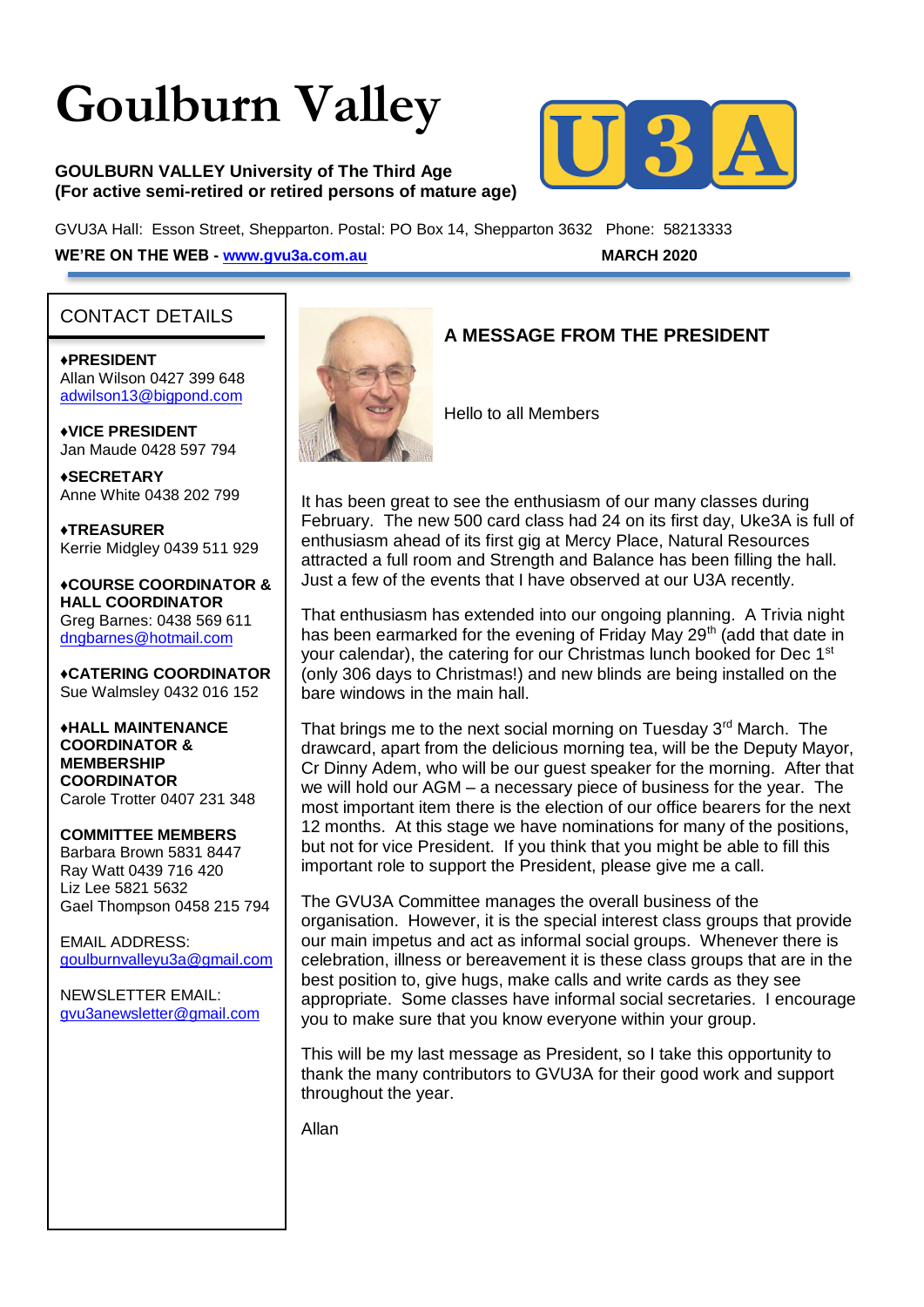# **UKELELE GROUP**



Lorraine Taylor and Greg Barnes shared the monthly Uke3A Award for February. Lorraine for her enthusiasm and persistence with practising chords and Greg for his "Walk up" rendition of Me and Bobby Magee. Congratulations.

#### **WRITING4PLEASURE**

Our January meeting was attended by a smaller number of members, but those present who wrote on the topics, produced some great stories.

We, at the WRITING4PLEASURE group, extend a warm welcome to any members who feel they would like to join us and have a go at writing. We meet on the **THIRD THURSDAY** of each month. **Time** - **1.00 to 3.30 p.m**. **Venue** - **Shepparton Library meeting room**.

Each month, a different member of our group provides two topics for us to use in a story or poem. We keep the word count to approximately **500 words** or less. This enables each member to read their story on the day.

#### **TOPIC FOR MARCH: WRITE ABOUT YOUR FAVOURITE WRITING INSTRUMENT IN THE 1 st PERSON, (AS IF YOU ARE THE PEN, PENCIL, COMPUTER, ETC.)**

A small donation of \$2.00 per meeting/per member will continue and go towards the cost of printing our end of yearbook. At the last check, our end of yearbook was at the printers, but may be available for writing group members at our next meeting. If you have ordered a book, please bring along your \$15.00 to cover the cost.

If any U3A members would like to purchase our book, there will be a few copies available. They can be purchased on a **Wednesday, at U3A hall**. Please see Mary Heneghan at the Art Class, or phone me on the number below.

**QUOTE for the month; "***I can shake off everything as I write, my sorrows disappear, my courage is reborn". - Anne Frank*

**CONTACT:** Lyn Austin. **Phone** - **0468 312 602**

## **HISTORICAL STUDIES**

#### **MONDAY MARCH 9,10am U3A Hall PRESENTER; John Dainton**

**SUBJECT; "**Update of research on early squatters along the lower Goulburn River."

John Dainton 58213 881 or mob. 0417 549 502

## **BIRD WATCHING**

Our first outing for 2020 will on the 18th March, the venue being Cussen Park Tatura. This is a morning only outing so please meet at the U3A car park for 9am departure or at Cussen Park 9.20

Please contact Don Roberts 58252404 or 0448 889 224 or Marg Clarke 0429 350 875.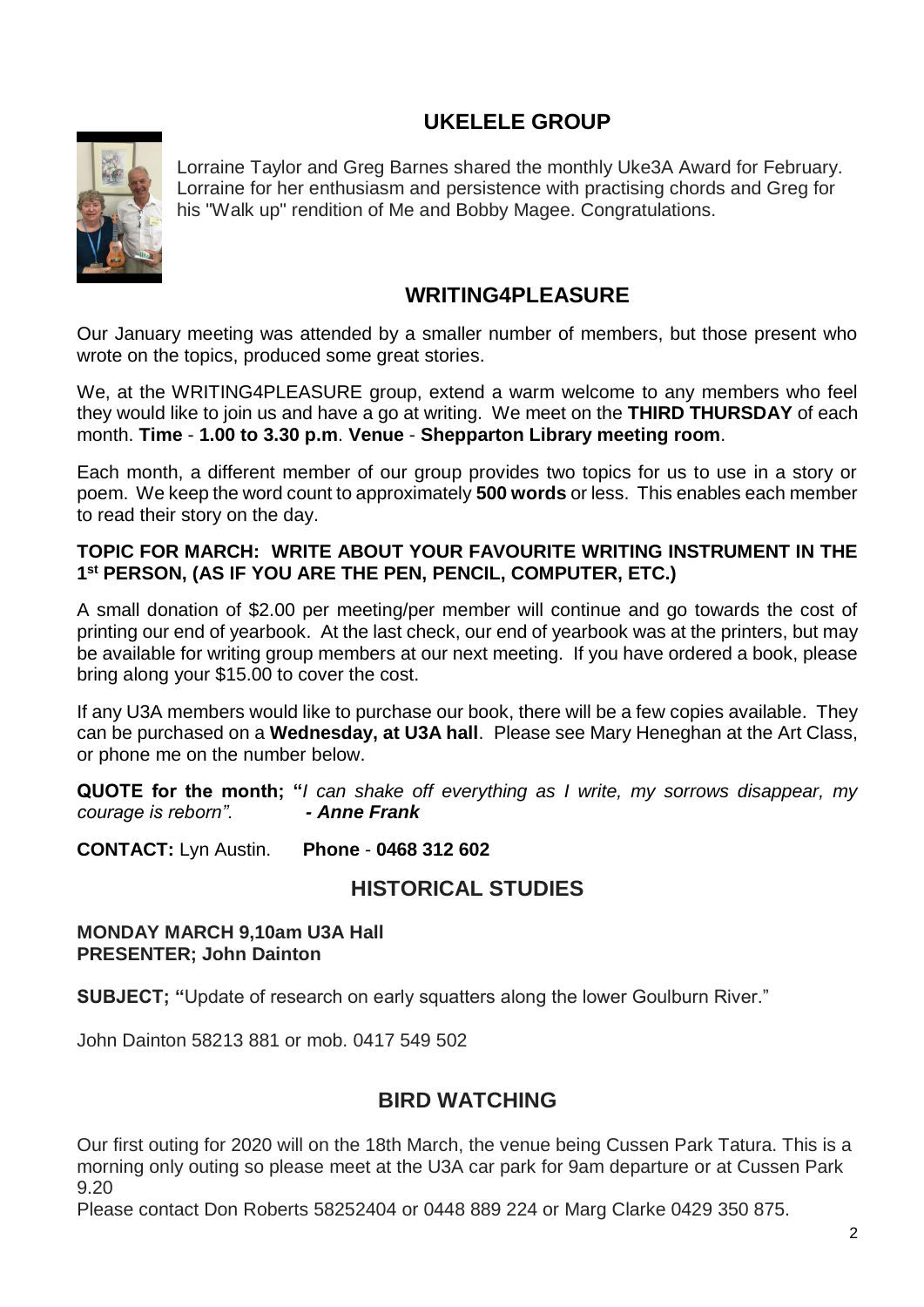## **INDUSTRY TOUR**

**Wednesday 18th March 2020 DECA**. 145 Wanganui Rd. Shepparton. 10.00 am.

We will start off with a drive around the course but this is not driver education for us; rather it is a look at what they do today and how they do it. If arriving from the highway the entry is via the second gateway set amongst trees and marked "Cars Only". Drive in as far as the 2 storey building and report to "Reception". There is ample parking. Some walking, but not far. Some optional stairs. Car-pooling should work OK. Please contact me if you need a lift.

Please add your name to the list in U3A foyer.

John Hetherington [mrjfh@me.com](mailto:mrjfh@me.com) Tel 0419 319 339

# **U3A WALK & TALK**

On Wednesday 11th March Bobby Dohnt will lead our walk and talk to Barmah, to check out the old Ferry then onto the Old Stockyards. Meet at U3A carpark at 8.45am for 9.00am start in shared transport morning tea at Barmah then lunch by the Murray River in the forest.

On February 12th the walk and talk group went to Seymour, leaving the U3A car park around



9.00am meeting at the picnic area of the Australian Light Horse Memorial Park for morning tea. Leaving the picnic area we set out to walk up to ANZAC Hill for our first rest and to take in the view of the surrounding ranges. We then walked down hill to the information centre which had a history of the Australian Light Horse. Then lunch at the Goulburn River Park for lunch, our last stop was the Vietnam Veterans Commemorative Walk before leaving for home. Arriving at U3A at about 3.00pm Thanks to Tony and Bev Palma who planned the day

Photo: The group at ANZAC Hill - thanks Marg Clarke

David Taylor 0412802427

## **MONDAY LUNCH GROUP**

In March there are 5 Mondays so we will have plenty of opportunities to catch up with friends and enjoy a meal together. We look forward to meeting new members who might like to join our happy group.

On Monday March 2nd we will meet at La Porchetta in Wyndham Street. A week later we will meet on the 9th for a meal at The Shepparton Club. Then we will try a new restaurant on the 16th when we meet at Degani at Riverside Plaza. On the 23rd we will get together at Eastbank - another new venue for 2020. On the last Monday, the 30th we venture across the river to Bill and Beats in Mooroopna. If you would like a ride to Mooroopna please meet at the hall at 11- 45 and we'll take you across the river and back again.

Please ring Gail on 5821 1315 if you would like more information.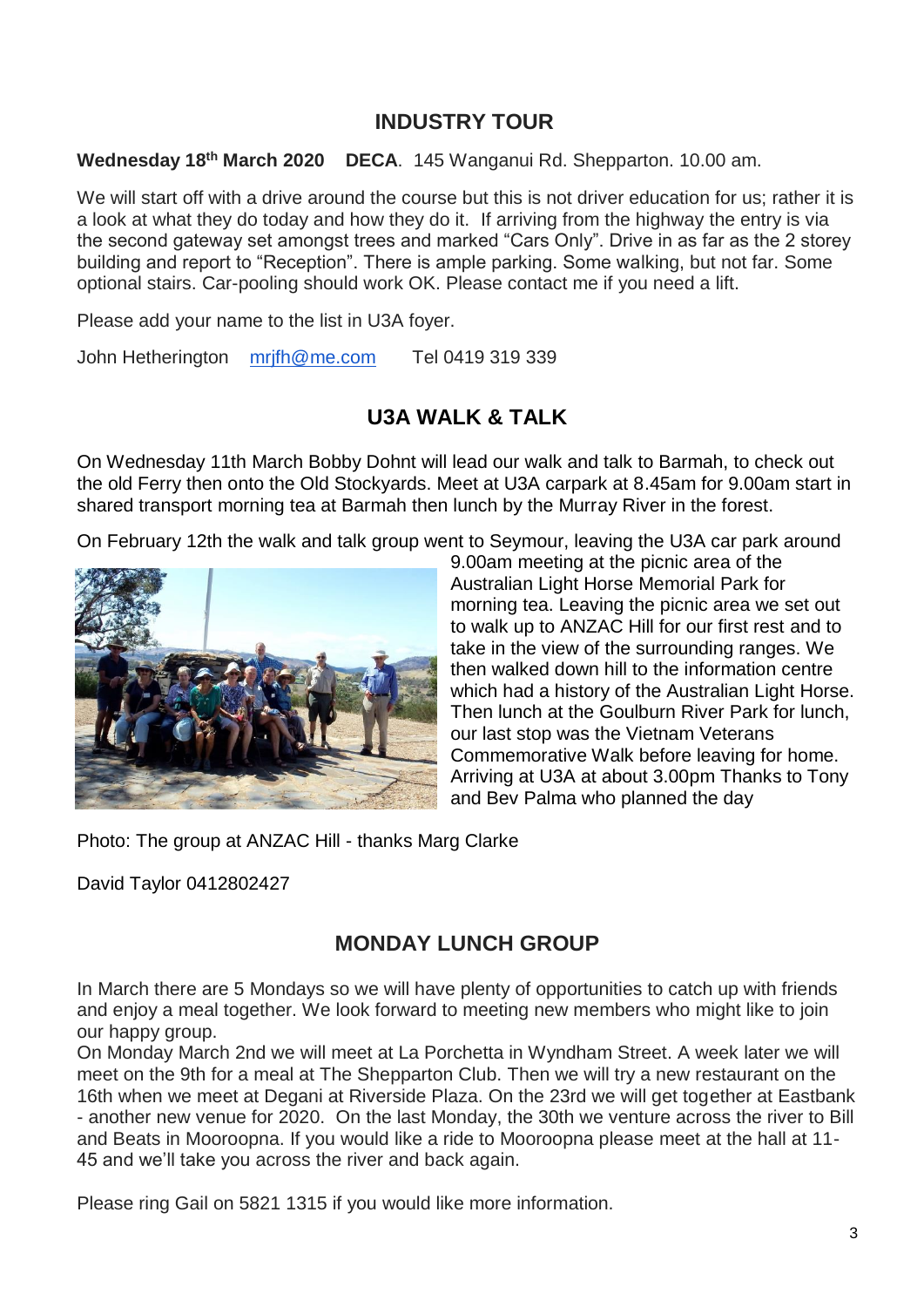# **BOOK GROUP NUMBER ONE**

There are 2 vacancies in this group. If you are interested, please ring Gail on 58211315 and the format will be explained to you. The group members are very welcoming and enjoy reading a variety of books.

## **NATURAL RESOURCES & REGIONAL DEVELOPMENT**

**Friday March 6: 10am U3A Hall**

**Guest Speaker:** Jenna Bishop, Communications Officer Goulburn Valley water **Subject:** Water scarcity- every drop counts

**Friday March 13: 10am U3A Hall Guest Speaker:** Barry Croke, former Principal Dookie College **Subject:** Energy and water interaction

John Dainton ph.58213881 or mob. 0417 549 502

#### **OPERA**



3 cars travelled to Wangaratta this month for Akhnaten and were rewarded by a very different experience. We saw lavish costumes and heard amazing singing which included a counter tenor as Akhnaten. We saw the legendary Nefertiti and Tutankhamen. Over it all resonated the mesmerising music of Philip Glass. Amazing.

Next month Alban Berg's Wozzeck is to be our experience. It is described as a 20th century shocker with staging set in an apocalyptic wasteland. Something to look forward to! We are certainly being stretched, but Porgy and Bess is coming up soon and all will be right with the world once again.

As usual contact me if you would like to join us. Rides can usually be arranged if you are a non or limited driver. Madeline Dyer 0417580025.

# **SOCRATES CAFÉ**

Those keen to think about what is important in their lives, and of course that of others, should join us for Socrates Café on Monday, March 23, at 10:00 am.

The topic for this month is: "Is it better to be a big fish in a small pond or a small fish in a big pond?"

Remember it was Plato, quoting Socrates, who said "The unexamined life is not worth living". So, join us on Monday, examine your thoughts and make your life, and that of others, just that little bit better.

Robert McLean at 0400 502 199.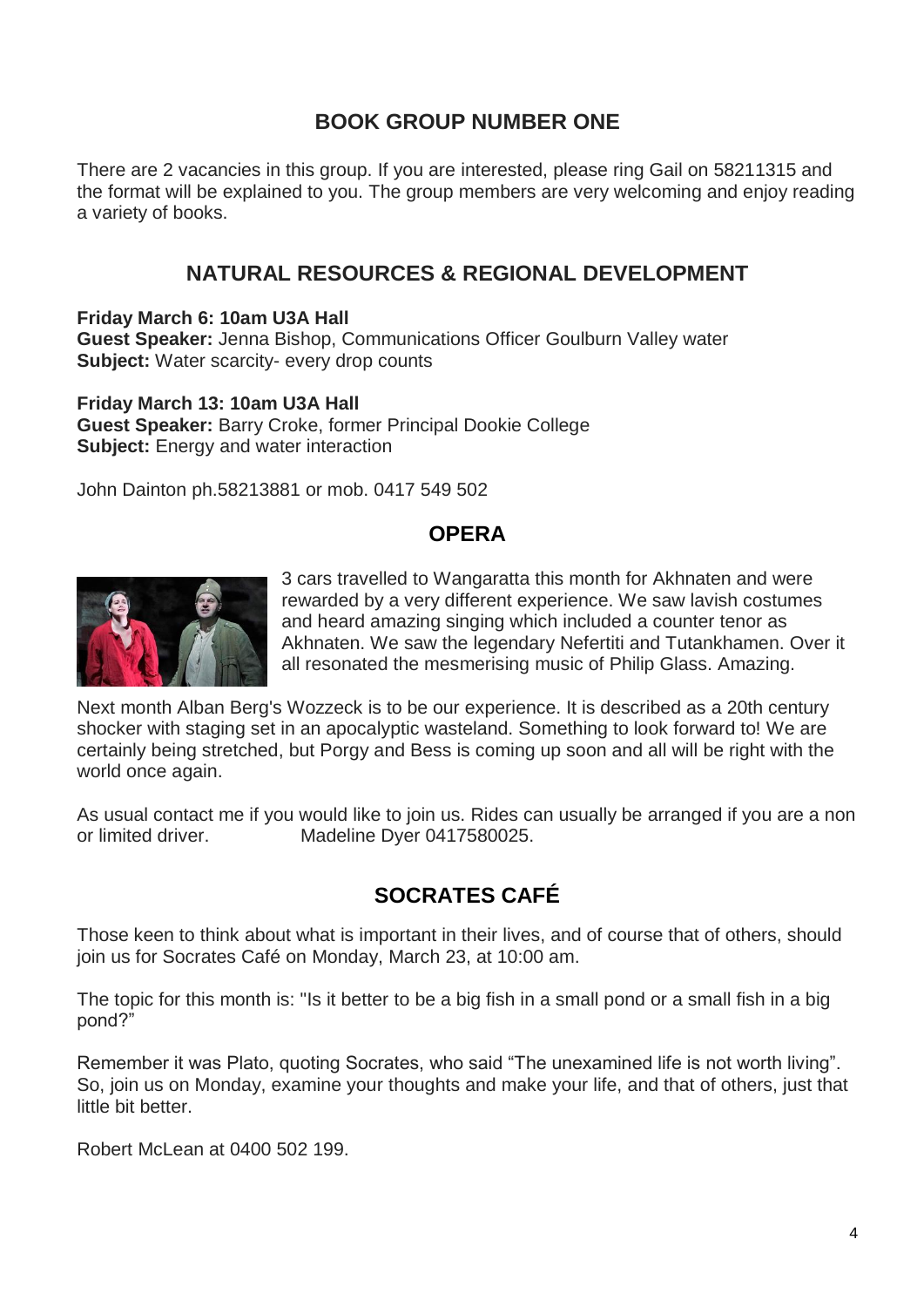### **Q3A QUIZ**

It was great to see 19 eager members at our first quiz for 2020. Our next session is on Monday 16th March from 10am to 12 noon. Any U3A member is welcome to join our friendly group, and you do not need to attend every month, just when you are available. We are often surprised by what we remember, learn some interesting facts, and always have a laugh at some silly answers. Maybe we will see you for an enjoyable challenge next month.

Susan McCarten 0437 215 130

# **LEARN TO PLAY BRIDGE**

Would you like to learn to play bridge? Classes start at 6.30pm Wednesday 18 March, and will run over four weeks, for about 2 hours each Wednesday night.

In the beginner's class, players start playing 'minibridge' in their first lesson. Minibridge is a simplified form of bridge that allows the class to start playing and enjoying the game. From week 2 we teach players how to bid their hands, based on the standard American system, and using Paul Marston's book 'Introduction to bridge - 5 Card Majors'. Copies of the book will be provided at a reduced cost to participants.

Bridge is a great card game for people of all ages. We are a friendly crowd at the bridge club. Bridge is great mind food and a great social game. We play bridge 3 times a week, and once you have learnt the basics new players are welcome to come along and enjoy any of the sessions.

For further information contact Derek Poulton email [dcp.klp@g](mailto:dcp.klp@bigpond.net.au)mail.com, phone 5825 4112 or on the web www.wix.com/sheppartonbridgeclub/2014.

#### **SCIENCE MATTERS**

**Monday March 2 at 1.30 - Chemistry in the Marketplace**: **Nigel Liggins** will continue with his talks on the Chemistry of everyday things we use in the household. The emphasis at present is on Cosmetics.

**Monday March 16 at 1.30** - **Modern Information Warfare: deception, surveillance and altered reality.** In this talk, Professor **Bill Hutchinson** (Edith Cowan University Perth) will outline how future technologies, such as artificial Intelligence, robotics, total networking and big data, have the potential to manipulate politics and consumers, and how this might influence our trust in information. This talk is open to all members.

Contact: Allan Wilson - 5822 1474

#### **500**

**Tuesdays 4.00 - 6.00**. The ''500'' classes have started. Many of the players have played "500" before but want to refresh their skills. Some have never played before. So far we have covered some basic rules and last week learnt about "No Trumps" Next week we will study "How to play Misere". 500 is lots of fun and not difficult to learn.

It's not too late to start so come along.

Contact: Harry Lee Ph 0400 770 972